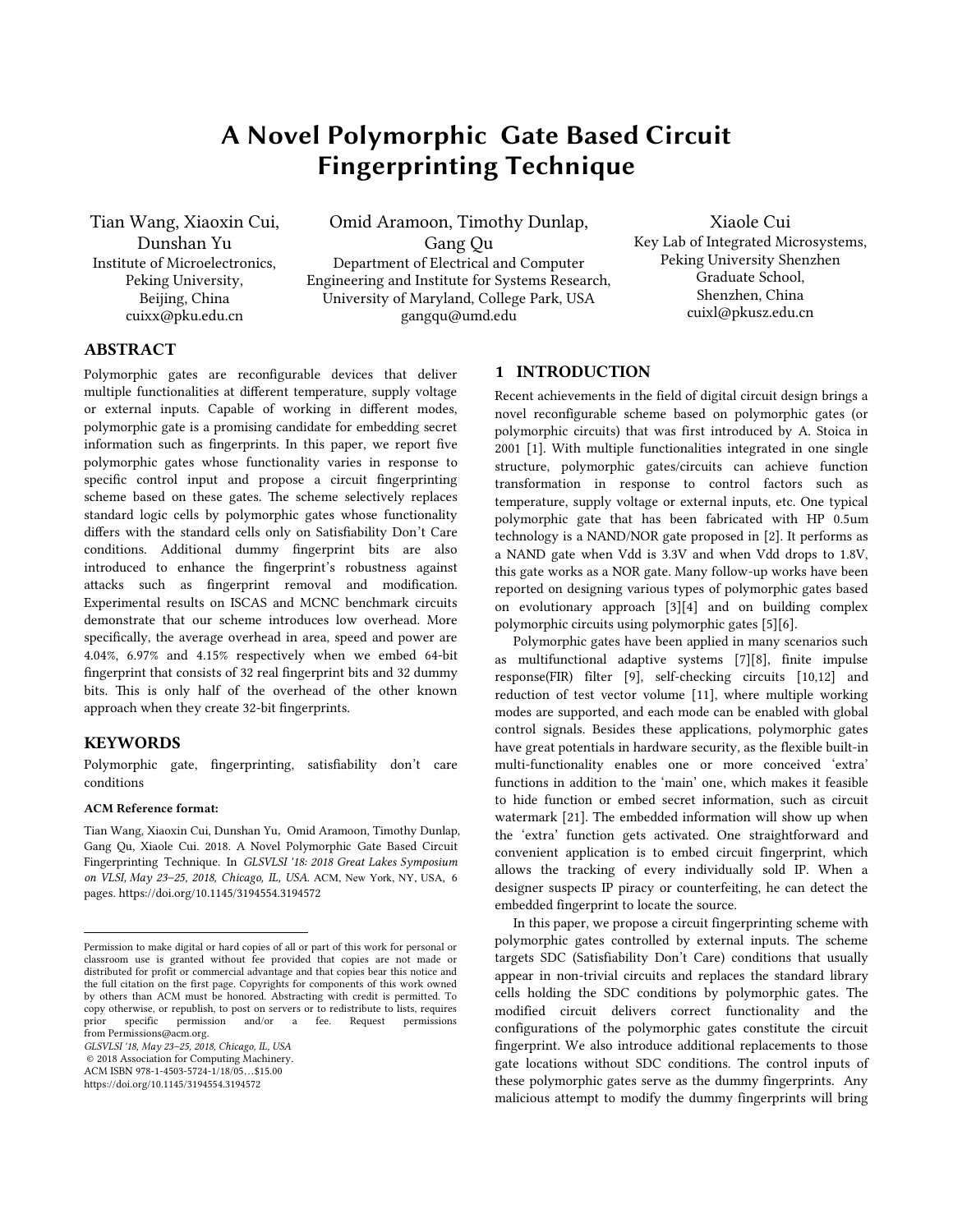functional changes and make the fingerprinted circuits function incorrectly.

Our works and contributions are specified as follows,

- After a brief review of the existing design approaches of polymorphic gates, we employ the most widely used genetic algorithm. With this modified algorithm, we successfully construct five polymorphic gates whose function transition is controlled by external signals.
- We propose a polymorphic logic based justifiability checking method to determine the SDC conditions and potential locations where standard cells can be replaced by polymorphic gates to embed fingerprints.
- We perform security analysis by considering different attacking scenarios based on the attackers' capabilities, which demonstrates the robustness and reliability of the proposed scheme.
- We evaluate the area, delay and power overhead introduced by our proposed fingerprinting scheme on ISCAS 85 and MCNC benchmark circuits using 0.13um SMIC technology. Results demonstrate that, when we embed 32-bit real fingerprint and 32-bit dummy fingerprint, the benchmark circuits have an average of 4.04%, 6.97% and 4.15% overhead in delay, area and power, respectively. In other words, our scheme can provide sufficiently strong fingerprints (32 bits) with acceptable performance deterioration.

The rest of the paper is organized as follows: Section 2 gives the background and the design of polymorphic gates. Section 3 presents our fingerprinting scheme based on SDC conditions and the security analysis. In Section 4, we validate the proposed technique based on overhead evaluation, and Section 5 concludes.

## 2 DESIGN OF POLYMORPHIC GATES

#### 2.1 Genetic Algorithm

Polymorphic gates can be implemented with FTPA (field programmable transistor array) [1], CMOS [2], emerging devices such as silicon nanowire and ambipolar devices [13] [14]. For better integration into the mainstream CMOS technology, we only focus on polymorphic gates consisting of CMOS transistors. Table 1 lists some representative polymorphic gates reported in the literature. These gates deliver different outputs for the same input vector depending on the operating environment such as temperature, supply voltage or specific input signals.

While standard logic gates adopt complementary topology, polymorphic gates employ rather unconventional structure at the transistor level. Due to their irregular topology, it is a challenge to find polymorphic gates. Evolutionary approach [3][15] is the most suitable method to search for potential designs that match perfectly with the required functionalities. Genetic algorithm is one of the most popular variants of evolutionary approach. In the general version of genetic algorithm [16], after the genotype (or gene) is mapped to an artificial system and the initial population of candidate individuals are created, a generative process ranks candidate solutions based on a fitness function which incorporates the desired criteria, and selects the fittest candidates for mutation and reproducing the next generation. This process repeats until an acceptable solution is found. In this paper, we tailor the generalized genetic algorithm for designing polymorphic gates, as shown in Algorithm 1. We assign an index to each terminal of transistors, the source, gate and drain. Genes refer to the width and length value of transistors and the index of the terminals that their source, gate or drain are connected to, which are all initialized in Step 1. The genes are mapped to candidate netlists which are later simulated and evaluated in Step 2. The function for fitness evaluation is the hamming distance between the outputs of the candidate solutions and the desired outputs. In step 3, only those with hamming distance less than a threshold are mutated for reproduction of the next generation.

Table 1: Examples of the Existing Polymorphic Gates.

| Gate          | Control    | Control values | #Transisto<br>r |
|---------------|------------|----------------|-----------------|
| AND/OR[1]     | T          | 27/125℃        | 6               |
| AND/OR[1]     | ext. input | 3.3V/0V        | 6               |
| AND/OR[1]     | $V_{dd}$   | 3.3V/1.2V      | 8               |
| AND/OR/XOR[1] | ext. input | 3.3V/0V/1.5V   | 10              |
| NAND/NOR[2]   | $V_{dd}$   | 3.3V/1.8V      | 6               |
| NAND/NOR[10]  | Vdd        | 5V/3.3V        | 8               |
| NAND/XOR[4]   | ext.input  | 3.3V/0V        | 9               |

# 2.2 Evolved polymorphic gates

We have evolved several polymorphic gates whose function is selected by a specific control input. The functionalities of these gates and their size (in terms of the number of transistors) are summarized in Table 2. For example, the first row shows a polymorphic gate with 6 transistors that behaves as a NOR gate when the control input C=1, and changes to an inverter when  $C=0$ .

|  |  |  | Table 2: Evolved Polymorphic Gates |
|--|--|--|------------------------------------|
|--|--|--|------------------------------------|

| Gate functionalities   | #Transistor |
|------------------------|-------------|
| $NOR(C=1) - INV(C=0)$  | 6           |
| $NAND(C=1) - INV(C=0)$ |             |
| $AND(C=1) - BUF(C=0)$  |             |
| $AND(C=1) - OR (C=0)$  |             |
| $NAND(C=1) - NOR(C=0)$ |             |

Fig. 1 (a) presents the schematic of the polymorphic AND/OR gate in the second row from the bottom in Table 2. The nine transistors are connected in irregular topology and take unconventional parameters. The function of this gate is shown in Fig. 1 (b). When the input *c* is logic '1', this gate is an AND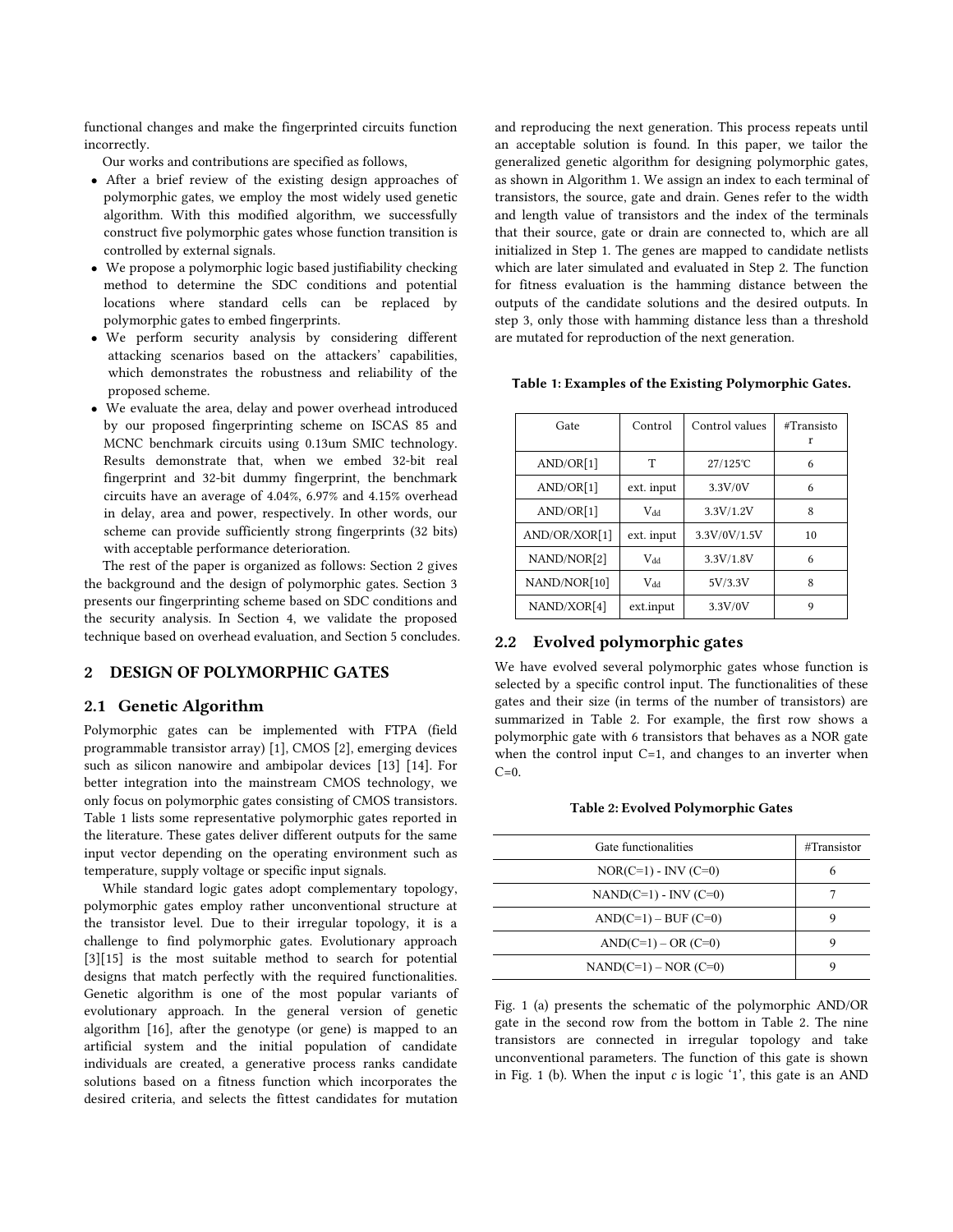gate; when *c* reverses to logic '0', this gate functions as an OR gate.

| Algorithm 1-Genetic algorithm for evolving polymorphic                        |
|-------------------------------------------------------------------------------|
| gates                                                                         |
| Input:                                                                        |
| Population_No - number of individuals in each generation                      |
| Generation_No- number of generations for evolution                            |
| f <c, a,="" b=""> - truth table of the desired gate function, where</c,>      |
| a,b are the input values and c is the external control                        |
| signal to transform the function                                              |
| fitness_threshold - threshold of hamming distance between                     |
| the output of each individual and that of the desired gate                    |
| function                                                                      |
| r - mutation rate of each generation                                          |
| Output: Gate netlist that performs the desired function.                      |
| 1. Gene initialization                                                        |
| $\text{cnt1} = 0$ ;                                                           |
| for $(\text{cnt2} = 0; \text{cnt2} < \text{Population}_N$ , $\text{cnt2++}$ ) |
| Initialize the genes and generate netlist[cnt2];                              |
| end for                                                                       |
| 2. Simulation and fitness evaluation                                          |
| $for (cnt2 = 0; cnt2 < Population_No; cnt2++)$                                |
| for different c and every input combination of a,b                            |
| $f' = Simulate(c,a,b,netlist[cnt2]);$                                         |
| end for                                                                       |
| fitness[cnt2]= matches(f, $f$ );//Hmming distance calculation                 |
| end for                                                                       |
| 3.Selection and reproduction                                                  |
| No indiv= $0$ ;                                                               |
| $for$ (cnt2 = 0; cnt2 < Population_No; cnt2 ++)                               |
| $if$ (fitness[cnt2] > fitness_threshold)                                      |
| Survival= Survival $\cup$ netlist(cnt2); No indiv++;                          |
| endif                                                                         |
| end for                                                                       |
| for every netlist in the set Survival                                         |
| $for (cnt2 = 0; cnt2 < [Population_No/No\_indiv]; cnt2++)$                    |
| Change r% of genes in netlist[cnt2];                                          |
| end for                                                                       |
| end for                                                                       |
| 4. While(cnt1 != Generation_No)                                               |
| Goto step 2~3; cnt1++;                                                        |
| end while                                                                     |
| Report the netlists in the set Survival.<br>5.                                |





Figure 1: Polymorphic AND/OR gate. (a) Topology (b) Input and output waveforms (from top to bottom: input a, input b, output with  $c = 1.2V$ , output with  $c = 0V$ .



|     | $\mathbf{D}$ |  | r | г | r | $\mbox{{\sc And}}$ | <b>OR</b> |
|-----|--------------|--|---|---|---|--------------------|-----------|
|     |              |  |   |   |   |                    |           |
|     |              |  |   |   |   |                    |           |
|     |              |  |   |   |   |                    |           |
|     |              |  |   |   |   |                    |           |
| (b) |              |  |   |   |   |                    |           |

Figure 2: An example of SDC condition based fingerprinting. (a) The original circuit (top) and the one after the AND gate is replaced (bottom) (b) Truth tables of the internal signals and gates AND and OR.

# 3 POLYMOPHIC GATE BASED FINGERPRINTING WITH SATISFIABILITY DON'T CARE CONDITIONS

# 3.1 Satisfiability Don't Care(SDC) conditions

Satisfiability Don't Care conditions describe the logic combinations that will not occur in the internal nets given all the combinations that the primary inputs can take. For example, in Fig. 2, the AND gate in (a) cannot have input patterns  $(1, 0)$  or  $(0, 0)$ 1) as shown in the truth table in (b).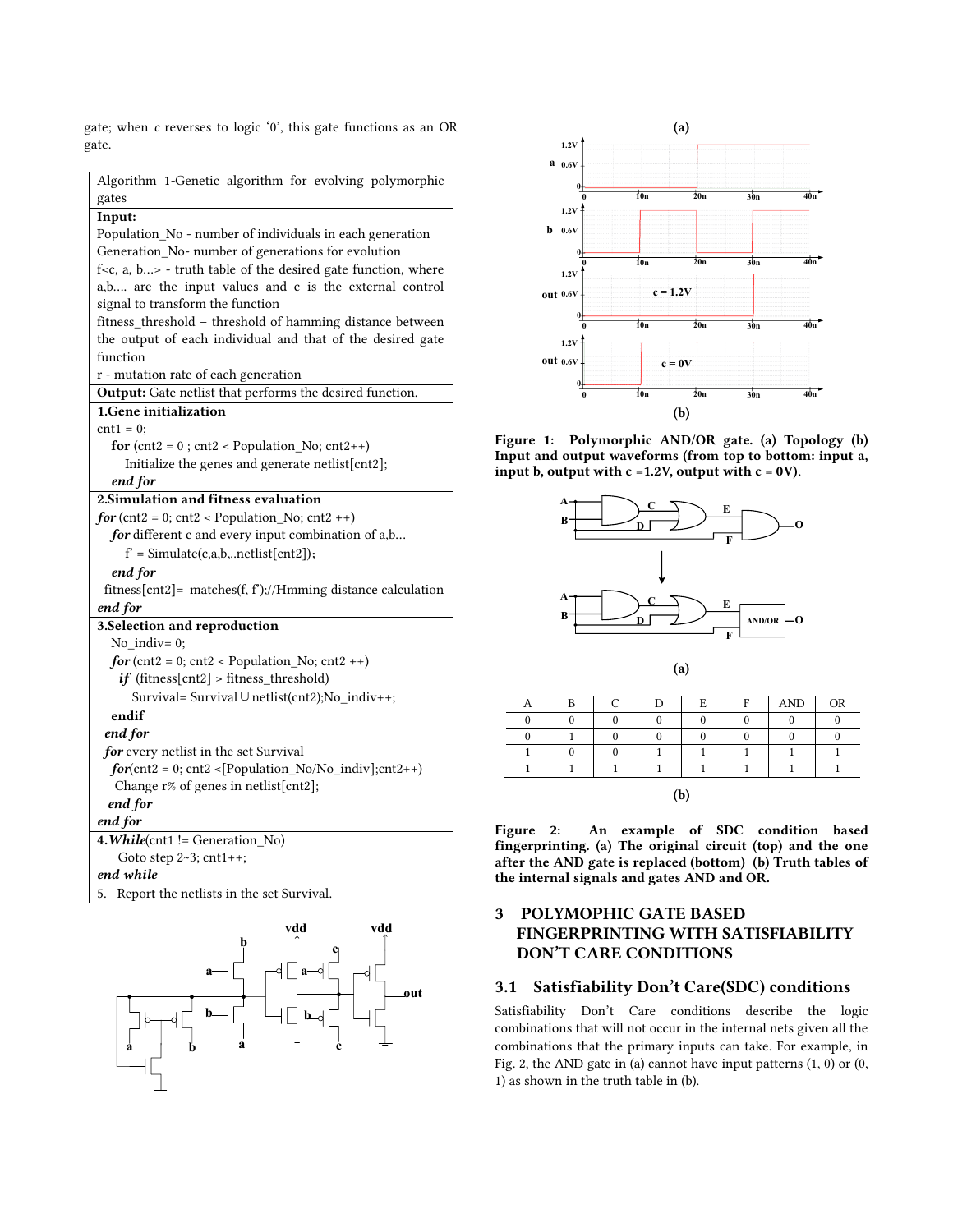As shown in Algorithm 2, SDC conditions can be determined by using the justification methodology in VLSI testing, which deduces the logic value from an internal net backwards to the primary inputs. If the justification of a logic pattern in a gate fails, there exists a SDC condition for this gate. For example, in Fig. 2(a), for the AND gate to have inputs  $E=0$  and  $F=1$ , we have A=F=1, but this makes  $D=1$  and the OR gate will make  $E=1$ . Therefore, input pattern (0,1) fails justification and thus it is a SDC condition.

| <b>Algorithm 2-Determining gate locations with</b><br><b>SDC</b>         |  |  |  |  |
|--------------------------------------------------------------------------|--|--|--|--|
| conditions                                                               |  |  |  |  |
| <b>Function</b> SDC_checking (gate $g$ , pattern < $v_1, v_2, , v_n$ >)  |  |  |  |  |
| for $i = 0$ ; $i < n$ ; $i + +$                                          |  |  |  |  |
| $if$ ( justify ( $g$ 's <i>i</i> th input, $v_i$ ) = fail)               |  |  |  |  |
| return <i>pattern</i> < $v_1, v_2, \ldots, v_n$ > is a SDC condition; // |  |  |  |  |
| The SDC condition exist.                                                 |  |  |  |  |
| endfor                                                                   |  |  |  |  |
| return fail;// The SDC condition doesn't exist.                          |  |  |  |  |
|                                                                          |  |  |  |  |
| <b>Function</b> Justify (gate $g$ , justification value $v$ )            |  |  |  |  |
| $if(v)=g's$ existing output value)// conflict occurs                     |  |  |  |  |
| backtrace();                                                             |  |  |  |  |
| Endif                                                                    |  |  |  |  |
| Else                                                                     |  |  |  |  |
| <i>if</i> ( <i>g</i> functions as AND && $v == 1$ )                      |  |  |  |  |
| <b>for</b> $i = 0$ ; $i <$ number of inputs for <b>g</b> ; $i +$         |  |  |  |  |
| <i>if</i> (justify ( $g$ 's <i>i</i> th input, 1) = <i>fail</i> )        |  |  |  |  |
| return <i>fail</i> ;                                                     |  |  |  |  |
| endfor                                                                   |  |  |  |  |
| endif                                                                    |  |  |  |  |
| <i>if</i> ( <i>g</i> functions as AND && $v == 0$ )                      |  |  |  |  |
| <b>for</b> i= 0; i < number of inputs for $g$ ; i ++                     |  |  |  |  |
| <i>if</i> (justify ( $g$ 's <i>i</i> th input, 0) = <i>success</i> )     |  |  |  |  |
| return success;                                                          |  |  |  |  |
| endfor                                                                   |  |  |  |  |
| endif                                                                    |  |  |  |  |

```
……
```
# 3.2 Fingerprinting scheme with polymorphic gates

A circuit fingerprinting technique needs to meet the following requirements [17][20]:

- 1. *Consistency*. The circuit embedded with fingerprints needs to function correctly.
- 2. *Uniqueness*. Each circuit should have distinct fingerprints so that it is feasible to differentiate different copies.
- 3. *Robustness*. To enable the trace of source, the fingerprints must remain unchanged in any illegally produced circuits and shouldn't be modified.

In the proposed scheme, we replace standard cells in the netlist with polymorphic gates whose either modes of operation maintain the correct functionality of the circuit. As shown in Fig. 2, by embedding such polymorphic gates, we can generate

fingerprinted copies of the original circuits, where the configuration of each polymorphic gate represents one fingerprint bit.

*3.2.1 SDC-based fingerprint* 

We derive the following principles when determining the potential locations for gate replacement.

P1. Only the gates which have the same logic as either modes of polymorphic gates can be potential locations for replacements. For example, if we want to replace standard cells with evolved AND/OR gate, we should only target the 2-input AND gates and 2-input OR gates.

P2. The SDC conditions of potential replacement locations which we aim to find should be the Differentiating Input Value of the polymorphic gates.

Differentiating Input Values (DIV) of a polymorphic gate are the input combinations for which the polymorphic gate produces different output when the control signal changes. For example, input combinations (1,0) and (0,1) are DIVs of the AND/OR gate in Fig. 1. The output of this gate reverses from 0 to 1 as the control signal changes from '1' to '0' when the two inputs are set as '1' and '0', respectively.

After these gates with such SDC conditions are replaced by polymorphic gates, the functionality of the original circuit remains unchanged no matter which configuration the embedded polymorphic gates take. This satisfies the consistency requirement. We assign a binary value to the control input of each polymorphic gates (e.g. the input *c* in Fig. 1) which serves as a one-bit fingerprint. By replacing *p* standard cells with polymorphic gates, we can obtain 2*<sup>p</sup>* distinct fingerprints meeting the uniqueness requirement. In this scheme, we make this type of replacement with the first three polymorphic gates in Table 2. These gates deliver different outputs with only one input combination (1,0). We need to find the standard library gates with one SDC-condition (1,0), which is more likely to appear than the gates with two SDC conditions, (1,0) and (0,1) if we consider introducing NAND/NOR and AND/OR into the original design.

## *3.2.2 Adding 'dummy' fingerprinting.*

Besides the gates with SDC conditions leading in, we also make some additional replacements for those gates without SDC conditions. To ensure the consistency of the circuit function after modification, the additionally inserted polymorphic gates should be configured to the same logic as the original cells. We take the function control input of these gates as the 'dummy' fingerprint bits as their values are constant and cannot be used for identification purposes. Any attempt to modify the dummy fingerprints will cause incorrect function of the circuit. Therefore, the robustness of the fingerprinted circuits against attacks can be enhanced. In this paper we add dummy fingerprint by replacing two-input logic gates with NAND/NOR and AND/OR gate.

The design flow to embed fingerprints is summarized in Fig. 3. After the locations for replacement are determined, we connect the function control inputs of polymorphic gates to the power supply or ground to configure the functions. Thus, the fingerprint values can be embedded in the circuit at the layout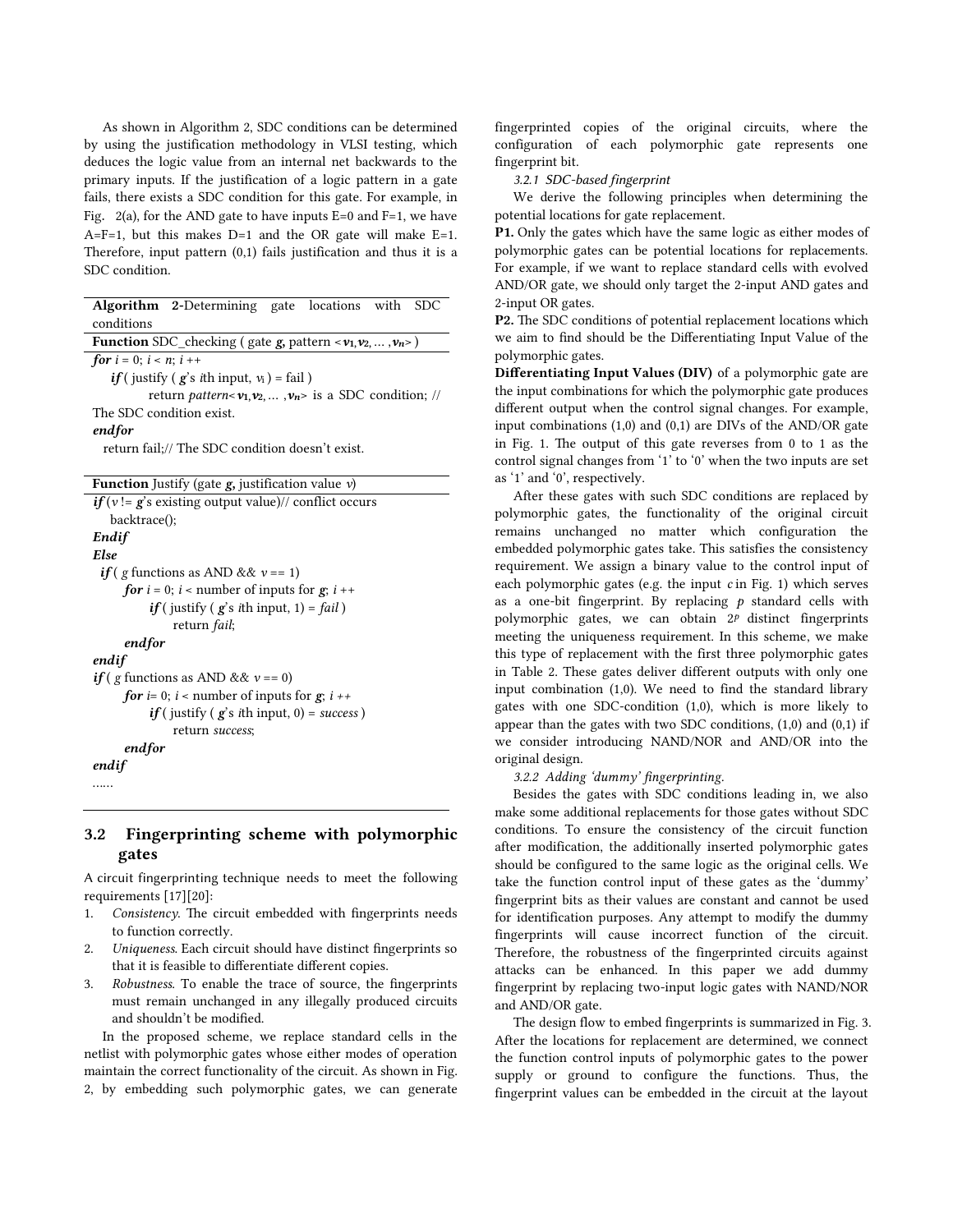design phase. After the fingerprinted copies of the original circuit are fabricated, we can detect the embedded fingerprints by opening up the chip and identifying the configuration type of the polymorphic gates at each location to recover the corresponding bits in the fingerprints.



Figure 3: Design flow of the proposed scheme

## 3.3 Security Analysis

When a suspicious IP or circuit appears, the IP designer needs to recover the fingerprint to trace its source. Attackers who attempt to illegally build the circuit will try to alter the fingerprint to prevent it from being recovered. In this section, we will illustrate that our scheme is resilient against such adversaries and provides robust fingerprints in different attack scenarios.

*3.3.1 Fingerprint modification.*

Given a single copy of the fingerprinted circuit, the attacker can find the fingerprint locations by targeting the polymorphic gates. The attacker can modify the configuration of these polymorphic gates and change the fingerprint to one that has not been distributed by the vendor. However, this attack requires locating the dummy fingerprint bits as changing these bits would influence the function of the circuits. It is not feasible for the attackers to fully reverse engineer the netlist since the fingerprinted circuit is obfuscated with polymorphic gates. Therefore, the attacker cannot differentiate between the dummy and the real SDC-based fingerprint locations and this attack will become impractical.

## *3.3.2 Collision attack.*

Collision attack is a powerful attack for all fingerprinting schemes where the attacker has access to multiple fingerprinted copies and can compare these copies to determine the fingerprint locations. More specifically, for our proposed scheme, the attacker may extract the fingerprints and compare their values

corresponding to different gate locations. If there exists a certain location where the corresponding bit value differs in different copies, this location is a real SDC-based fingerprint location and can be modified. A countermeasure to thwart this attack would be encoding the fingerprint before applying it to the original circuit and checking the parity bits in the extracted fingerprint to help reveal any malicious modifications.

*3.3.3 SAT-based attack*

SAT-based attacks[18] are powerful adversaries for many logic encryption schemes. As the attacker obtains a gate-level netlist and a functional module of the circuit, he can use the correct input-output pairs to eliminate the wrong configurations of the embedded polymorphic gates for retaining dummy bits, recover the locations of dummy bits, and change them. To gain resilience against these attacks, we can combine schemes like SARLOCK[19], which compares inputs and fingerprint bits to generate a signal that flips the primary outputs. This modification will bring exponential complexity to retrieve the dummy bit locations.

# 4 SIMULATION VALIDATION AND EVALUATION

We selected several circuits in ISCAS 85 and MCNC benchmarks to perform overhead evaluation. The circuits are described in Verilog HDL and synthesized using 0.13um SMIC technology and the supply voltage is set as 1.2V. For simplicity, the RTL design is mapped to inverters and two-input/three-input/fourinput NAND/NOR/OR/AND gates. A program written in C checks all the SDC conditions and replaces the standard cells with the evolved polymorphic gates automatically. The timing and power of the polymorphic gates are measured using Hspice and their layout area are estimated based on the transistor parameters. With these measurements, we incorporate the polymorphic gates into the SMIC 0.13um synthesis library as standard cells. We collect the area, delay and power of the original netlists and the fingerprinted netlists using Synopsys Design Compiler.

The maximum size of fingerprints utilizing SDC conditions and dummy fingerprint locations is listed in Table 3. For most benchmark circuits there are enough number of locations to embed polymorphic gates for our fingerprinting scheme.We set fixed fingerprint width which equals to 16bit and 32bit, respectively and evaluate the overhead. For both cases, we also add dummy fingerprints of equal width. The synthesis results of the fingerprinted netlists are summarized in Table 4 and Table 5. When we add 16-bit real fingerprint and 16-bit dummy fingerprint, the average overhead in delay, area and power is approximately 2%, 3.5% and 4% respectively, which is tolerable; for most benchmarks, performance deterioration is less than 5%. The average overheads rise to 4%, 7% and 5% when we add 16 more bits both in the real fingerprints and dummy fingerprints. Note that in this case, we have 64-bit fingerprints. Compared to the only other similar approach in [17] where their fingerprints are 32 bits, our average overhead is about only half. In addition, the use of dummy fingerprints makes our scheme more robust.